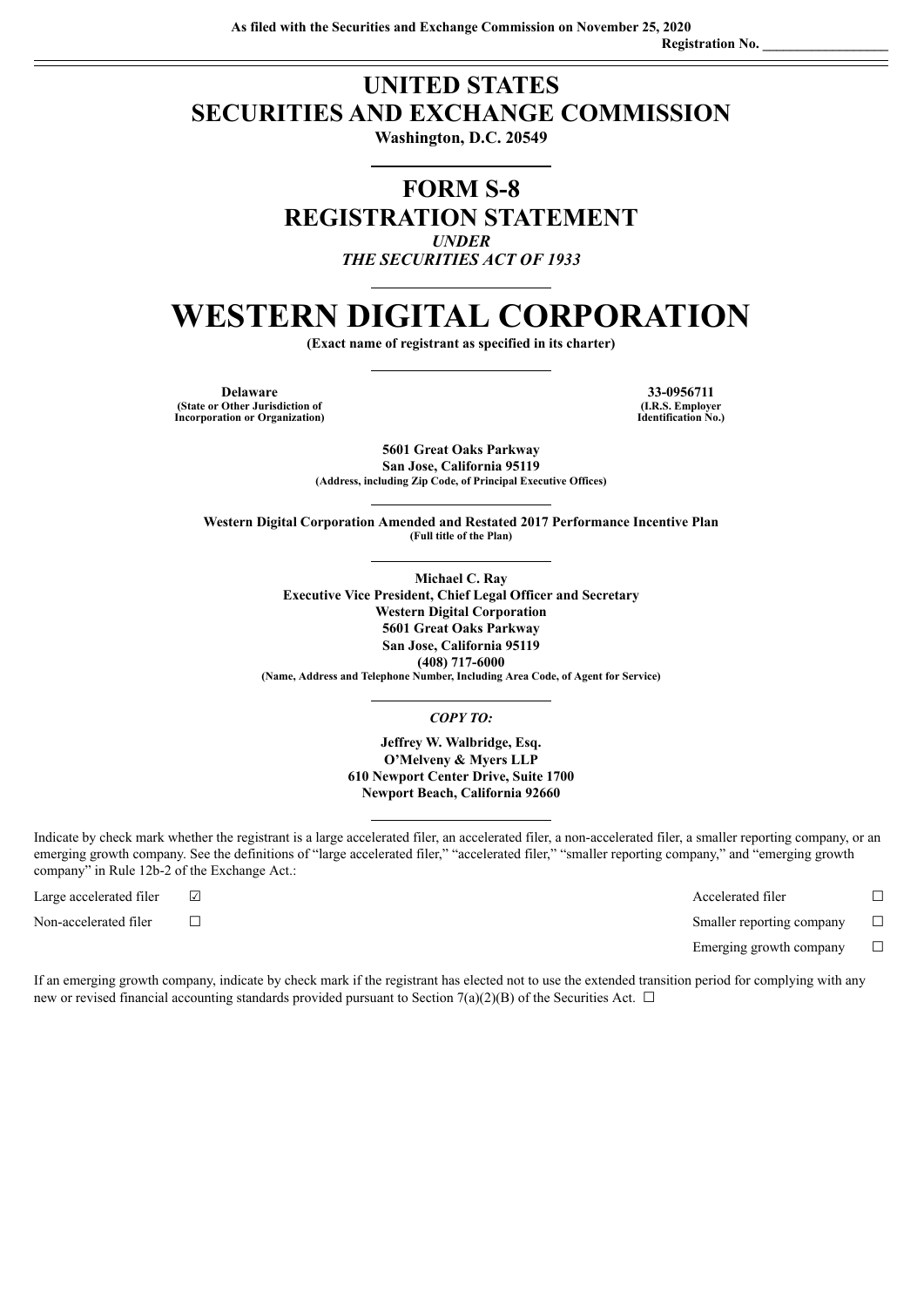## **CALCULATION OF REGISTRATION FEE**

| Title of<br><b>Securities</b><br><b>To Be Registered</b>           | Amount<br>To Be<br><b>Registered</b> | Proposed<br><b>Maximum</b><br>Offering<br>Price<br>Per Share | Proposed<br><b>Maximum</b><br>Aggregate<br>Offering<br>Price | <b>Amount Of</b><br>Registration<br>Fee |
|--------------------------------------------------------------------|--------------------------------------|--------------------------------------------------------------|--------------------------------------------------------------|-----------------------------------------|
| Common Stock, \$0.01 par value per share, issuable pursuant to the |                                      |                                                              |                                                              |                                         |
| Western Digital Corporation Amended and Restated 2017              | 9,800,000(1)                         |                                                              |                                                              |                                         |
| Performance Incentive Plan                                         | shares                               | \$42.24(2)                                                   | \$413.925.000(2)                                             | \$45,159.22(2)                          |

(1) This Registration Statement covers, in addition to the number of shares of Western Digital Corporation, a Delaware corporation (the "Company" or the "Registrant"), common stock, par value \$0.01 per share (the "Common Stock"), stated above, options and other rights to purchase or acquire the shares of Common Stock covered by this Registration Statement and, pursuant to Rule 416 under the Securities Act of 1933, as amended (the "Securities Act"), an additional indeterminate number of shares, options and rights that may be offered or issued pursuant to the Western Digital Corporation Amended and Restated 2017 Performance Incentive Plan (the "Plan") as a result of one or more adjustments under the Plan to prevent dilution resulting from one or more stock splits, stock dividends or similar transactions.

(2) Pursuant to Securities Act Rule 457(h), the maximum offering price, per share and in the aggregate, and the registration fee were calculated based upon the average of the high and low prices of the Common Stock on November 19, 2020, as quoted on the Nasdaq Global Select Market.

The Exhibit Index for this Registration Statement is at page 6.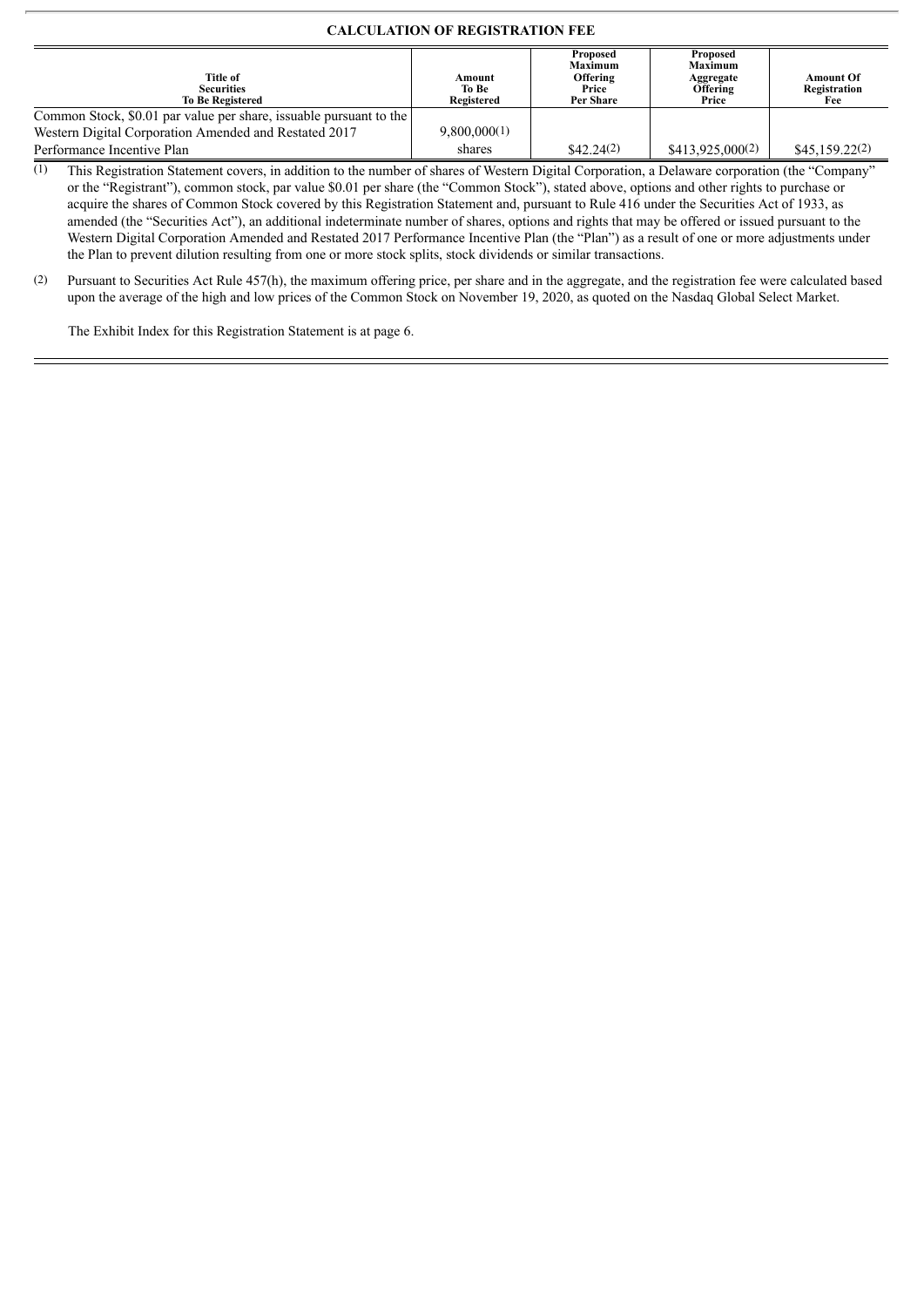## **EXPLANATORY NOTE**

This Registration Statement is filed by the Company to register additional securities issuable pursuant to the Plan and consists of only those items required by General Instruction E to Form S-8.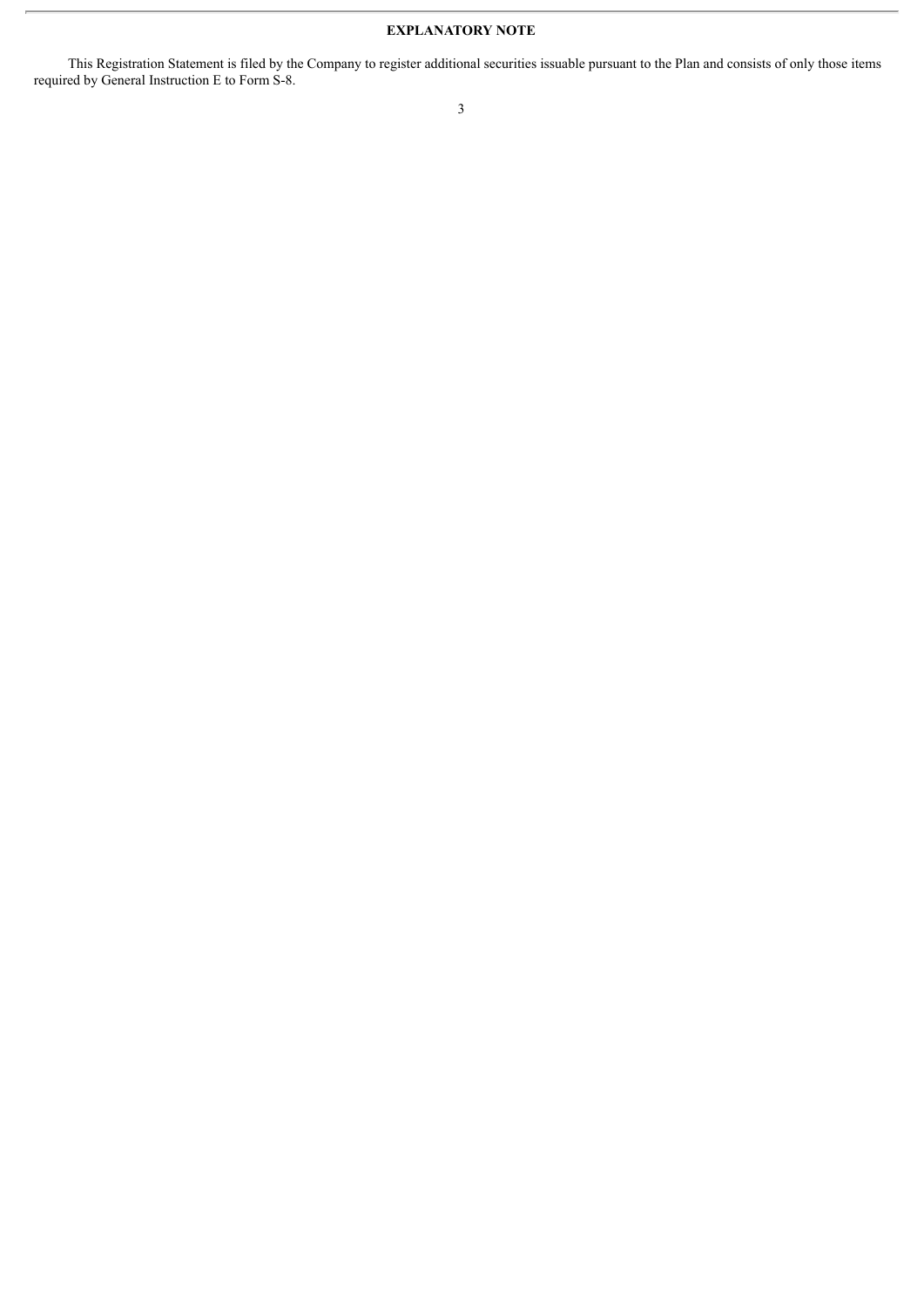## **PART I**

#### INFORMATION REQUIRED IN THE SECTION 10(a) PROSPECTUS

The document(s) containing the information specified in Part I of Form S-8 will be sent or given to participants as specified by Securities Act Rule 428(b)(1).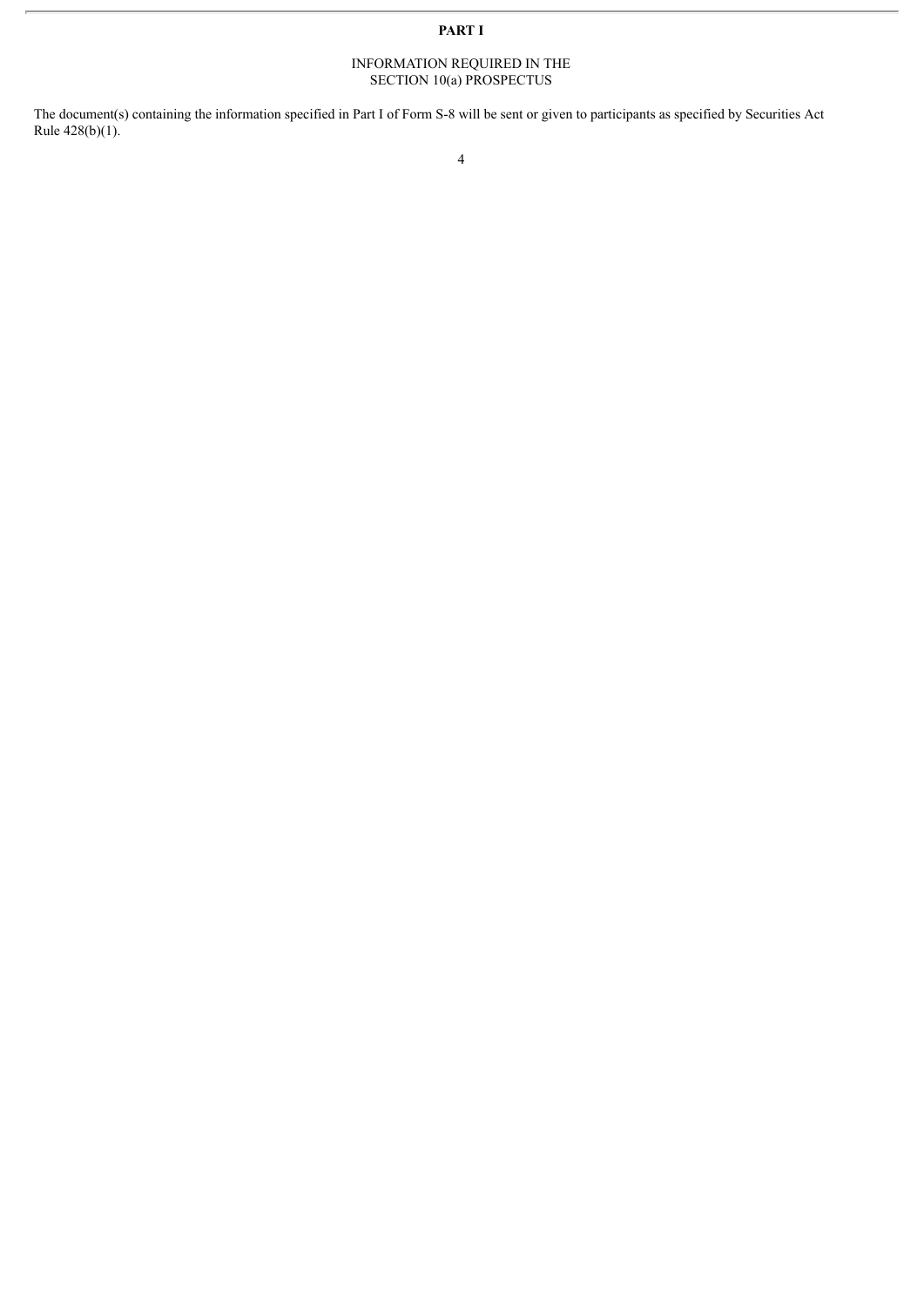#### **PART II**

#### INFORMATION REQUIRED IN THE REGISTRATION STATEMENT

#### **Item 3. Incorporation of Certain Documents by Reference**

The following documents of the Company filed with the Securities and Exchange Commission (the "Commission") are incorporated herein by reference:

- (a) The Company's Annual Report on [Form](http://www.sec.gov/ix?doc=/Archives/edgar/data/106040/000010604020000049/wdc-20200703.htm) 10-K for its fiscal year ended July 3, 2020, filed with the Commission on August 28, 2020 (Commission File No. 001-08703);
- (b) The Company's Quarterly Report on [Form](http://www.sec.gov/ix?doc=/Archives/edgar/data/106040/000010604020000061/wdc-20201002.htm) 10-Q for its fiscal quarter ended October 2, 2020, filed with the Commission on November 6, 2020 (Commission File No. 001-08703);
- (c) The Company's Current Reports on Form 8-K filed with the Commission on [August](http://www.sec.gov/ix?doc=/Archives/edgar/data/106040/000119312520222434/d907962d8k.htm) 17, 2020 and [November](http://www.sec.gov/ix?doc=/Archives/edgar/data/106040/000119312520298121/d202854d8k.htm) 19, 2020 (each, Commission File No. 001-08703);
- (d) The description of the Company's Common Stock, contained in Exhibit 4.1 to the Company's Annual Report on [Form](http://www.sec.gov/ix?doc=/Archives/edgar/data/106040/000010604019000058/wdc-2019q410xkdoc.htm) 10-K for its fiscal year ended July 3, 2019, filed with the Commission on August 27, 2019 (Commission File No. 001-08703), and any other amendment or report filed for the purpose of updating such description; and
- (e) The Company's Registration Statements on Form S-8 relating to the Plan, filed with the [Commission](http://www.sec.gov/Archives/edgar/data/106040/000089256905001062/a14658sv8.htm) on [February](http://www.sec.gov/Archives/edgar/data/106040/000095013705001071/a05108orsv8.htm) 2, 2005, November 18, 2005, [November](http://www.sec.gov/Archives/edgar/data/106040/000095012309063049/a54345sv8.htm) 16, 2009, [November](http://www.sec.gov/Archives/edgar/data/106040/000119312512485905/d445098ds8.htm) 29, 2012, [November](http://www.sec.gov/Archives/edgar/data/106040/000119312515368501/d53714ds8.htm) 5, 2015, May 17, [2016](http://www.sec.gov/Archives/edgar/data/106040/000119312516593317/d194750ds8.htm), as amended on [November](http://www.sec.gov/Archives/edgar/data/106040/000119312517336046/d430399ds8.htm) 8, 2017, November 8, 2017, [November](http://www.sec.gov/Archives/edgar/data/106040/000119312519300083/d836304ds8.htm) 9, 2018, and November 26, 2019 [\(Commission](http://www.sec.gov/Archives/edgar/data/106040/000119312517336048/d472044ds8pos.htm) File Nos. 333-122475, 333-129813, 333-163133, 333-185194, 333-207842, 333-211420, 333-333-221407, 333-228331, and 333-235257, respectively).

All documents subsequently filed by the Company pursuant to Sections 13(a), 13(c), 14 and 15(d) of the Securities Exchange Act of 1934, as amended (the "Exchange Act"), prior to the filing of a post-effective amendment which indicates that all securities offered hereby have been sold or which deregisters all securities then remaining unsold, shall be deemed to be incorporated by reference into this Registration Statement and to be a part hereof from the date of filing of such documents; provided, however, that documents or information deemed to have been furnished and not filed in accordance with Commission rules shall not be deemed incorporated by reference into this Registration Statement. Any statement contained herein or in a document, all or a portion of which is incorporated or deemed to be incorporated by reference herein, shall be deemed to be modified or superseded for purposes of this Registration Statement to the extent that a statement contained herein or in any other subsequently filed document which also is or is deemed to be incorporated by reference herein modifies or supersedes such statement. Any such statement so modified or superseded shall not be deemed, except as so modified or amended, to constitute a part of this Registration Statement.

#### **Item 5. Interests of Named Experts and Counsel**

The validity of the issuance of Common Stock registered hereby is passed on for the Company by Michael C. Ray. Mr. Ray is the Executive Vice President, Chief Legal Officer and Secretary of the Company and is compensated by the Company as an employee. As of the date hereof, Mr. Ray owns 13,719 shares of Common Stock, 61,035 restricted stock units that are payable in an equivalent number of shares of Common Stock, 72,926 performance stock units (at the target level of performance, or, if applicable, as credited) that are payable in an equivalent number of shares of Common Stock, and Company stock options to acquire up to an additional 45,005 shares of Common Stock.

#### **Item 8. Exhibits**

See the attached Exhibit Index at page 6, which is incorporated herein by reference.

5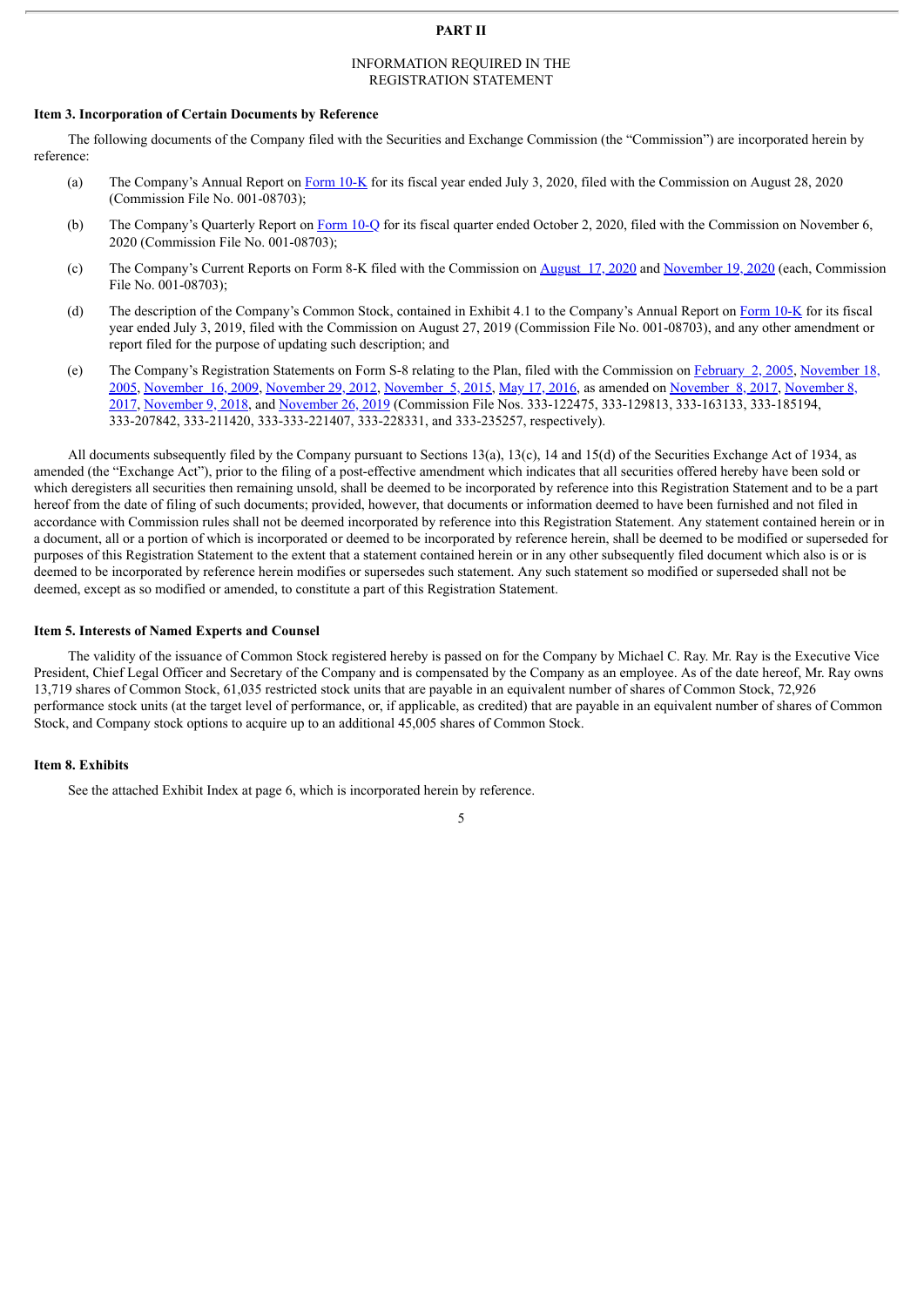## **EXHIBIT INDEX**

| Exhibit<br>Number | Description of Exhibit                                                                                                                                                                                                                                                   |
|-------------------|--------------------------------------------------------------------------------------------------------------------------------------------------------------------------------------------------------------------------------------------------------------------------|
| 4.1               | Western Digital Corporation Amended and Restated 2017 Performance Incentive Plan. (Filed as Exhibit 10.1 to the Current Report on<br>Form 8-K filed with the Commission on November 19, 2020 (Commission File No. 001-08703) and incorporated herein by this reference.) |
| -5.               | Opinion of Counsel (opinion re legality).                                                                                                                                                                                                                                |

- 23.1 Consent of KPMG LLP (consent of [independent](#page-9-0) registered public accounting firm).
- 23.2 Consent of Counsel [\(included](#page-8-0) in Exhibit 5).
- 24 Power of Attorney (included in this Registration Statement under ["Signatures"\).](#page-6-0)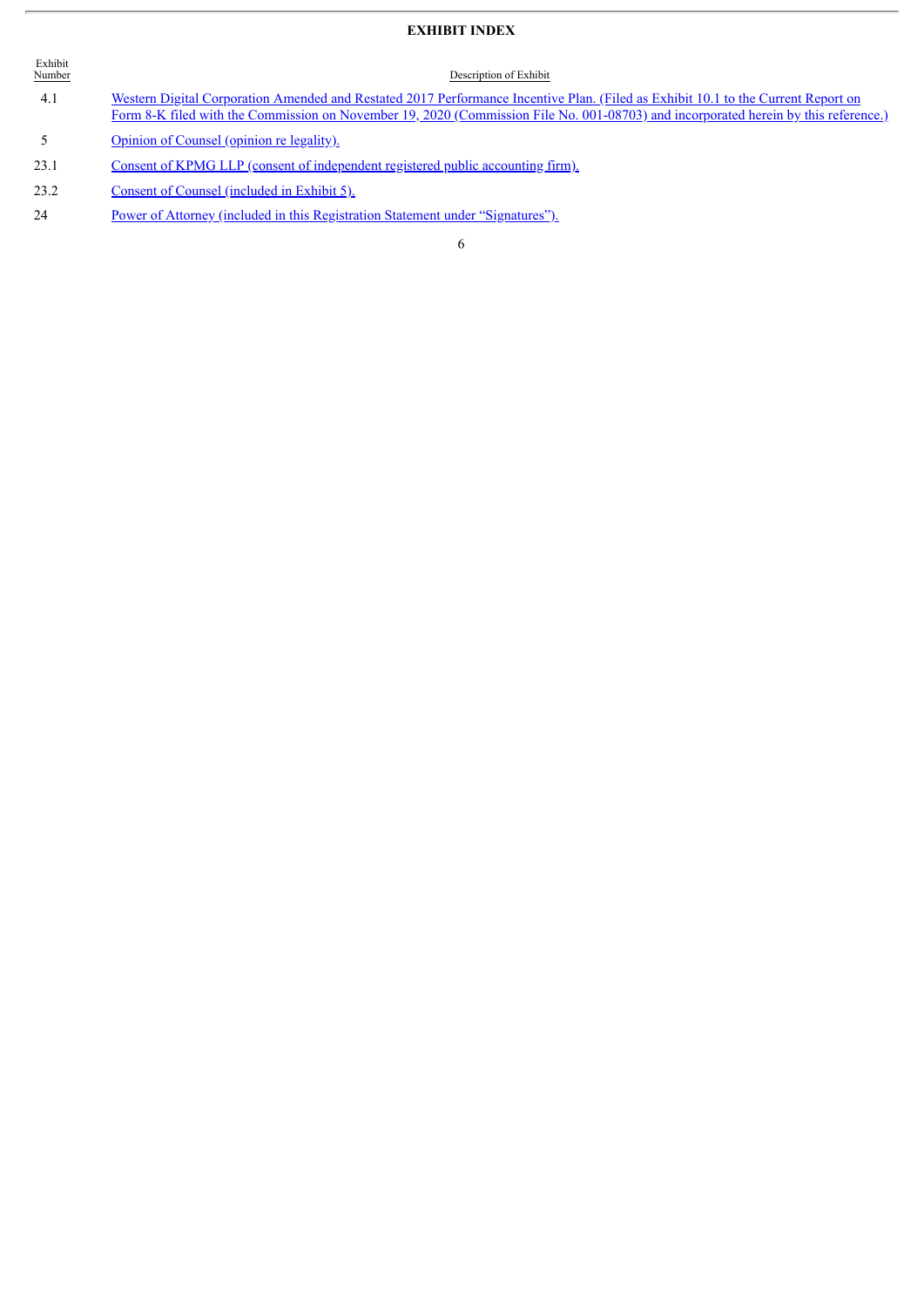### **SIGNATURES**

<span id="page-6-0"></span>Pursuant to the requirements of the Securities Act, the Registrant certifies that it has reasonable grounds to believe that it meets all of the requirements for filing on Form S-8 and has duly caused this Form S-8 Registration Statement to be signed on its behalf by the undersigned, thereunto duly authorized, in the City of San Jose, State of California, on November 25, 2020.

## WESTERN DIGITAL CORPORATION

By: /s/ Michael C. Ray

Michael C. Ray Executive Vice President, Chief Legal Officer and Secretary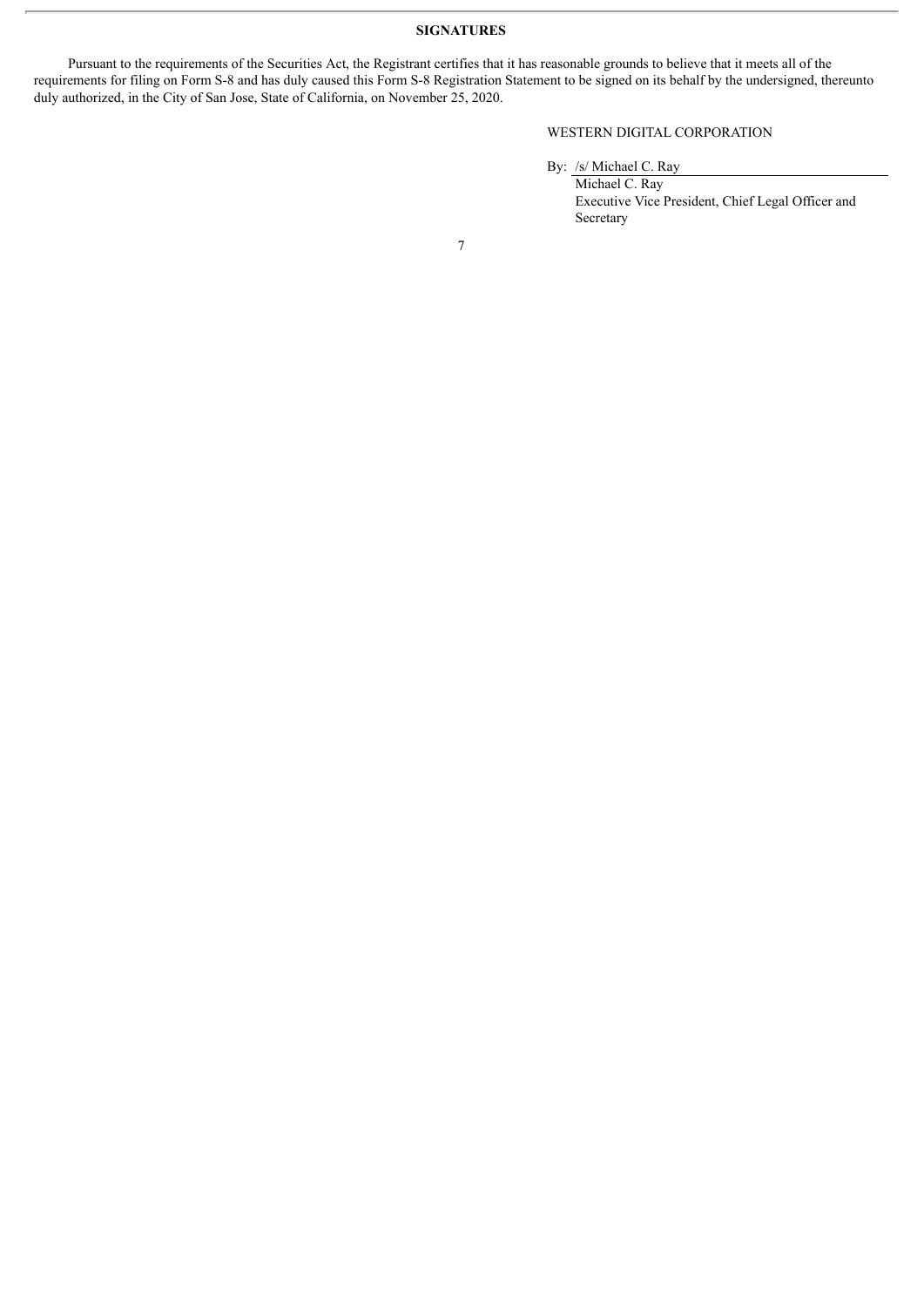#### **POWER OF ATTORNEY**

Each person whose signature appears below constitutes and appoints David V. Goeckeler and Michael C. Ray, and each of them, acting individually and without the other, as his or her true and lawful attorneys-in-fact and agents, with full power of substitution and resubstitution, for him or her and in his or her name, place, and stead, in any and all capacities, to sign any and all amendments (including post-effective amendments, exhibits thereto and other documents in connection therewith) to this Registration Statement, and to file the same, with all exhibits thereto, and other documents in connection therewith, with the Commission, granting unto said attorneys-in-fact and agents, and each of them, full power and authority to do and perform each and every act and thing requisite and necessary to be done in and about the premises, as fully to all intents and purposes as he or she might or could do in person, hereby ratifying and confirming all that said attorneys-in-fact and agents, or either of them individually, or their or his or her substitute or substitutes, may lawfully do or cause to be done by virtue hereof.

Pursuant to the requirements of the Securities Act, this Registration Statement has been signed below by the following persons in the capacities and on the dates indicated.

| Signature                 | Title                                | Date              |
|---------------------------|--------------------------------------|-------------------|
| /s/ David V. Goeckeler    | Chief Executive Officer and Director | November 25, 2020 |
| David V. Goeckeler        | (Principal Executive Officer)        |                   |
| /s/ Robert K. Eulau       | <b>Executive Vice President and</b>  | November 25, 2020 |
| Robert K. Eulau           | Chief Financial Officer              |                   |
|                           | (Principal Financial Officer)        |                   |
| /s/ Gene Zamiska          | Vice President, Global Accounting    | November 25, 2020 |
| Gene Zamiska              | and Chief Accounting Officer         |                   |
|                           | (Principal Accounting Officer)       |                   |
| /s/ Matthew E. Massengill | Chairman of the Board                | November 25, 2020 |
| Matthew E. Massengill     |                                      |                   |
| /s/ Kimberly E. Alexy     | Director                             | November 25, 2020 |
| Kimberly E. Alexy         |                                      |                   |
| /s/ Martin I. Cole        | Director                             | November 25, 2020 |
| Martin I. Cole            |                                      |                   |
| /s/ Kathleen A. Cote      | Director                             | November 25, 2020 |
| Kathleen A. Cote          |                                      |                   |
| /s/ Tunç Doluca           | Director                             | November 25, 2020 |
| Tunç Doluca               |                                      |                   |
| /s/ Paula A. Price        | Director                             | November 25, 2020 |
| Paula A. Price            |                                      |                   |
| /s/ Stephanie A. Streeter | Director                             | November 25, 2020 |
| Stephanie A. Streeter     |                                      |                   |

8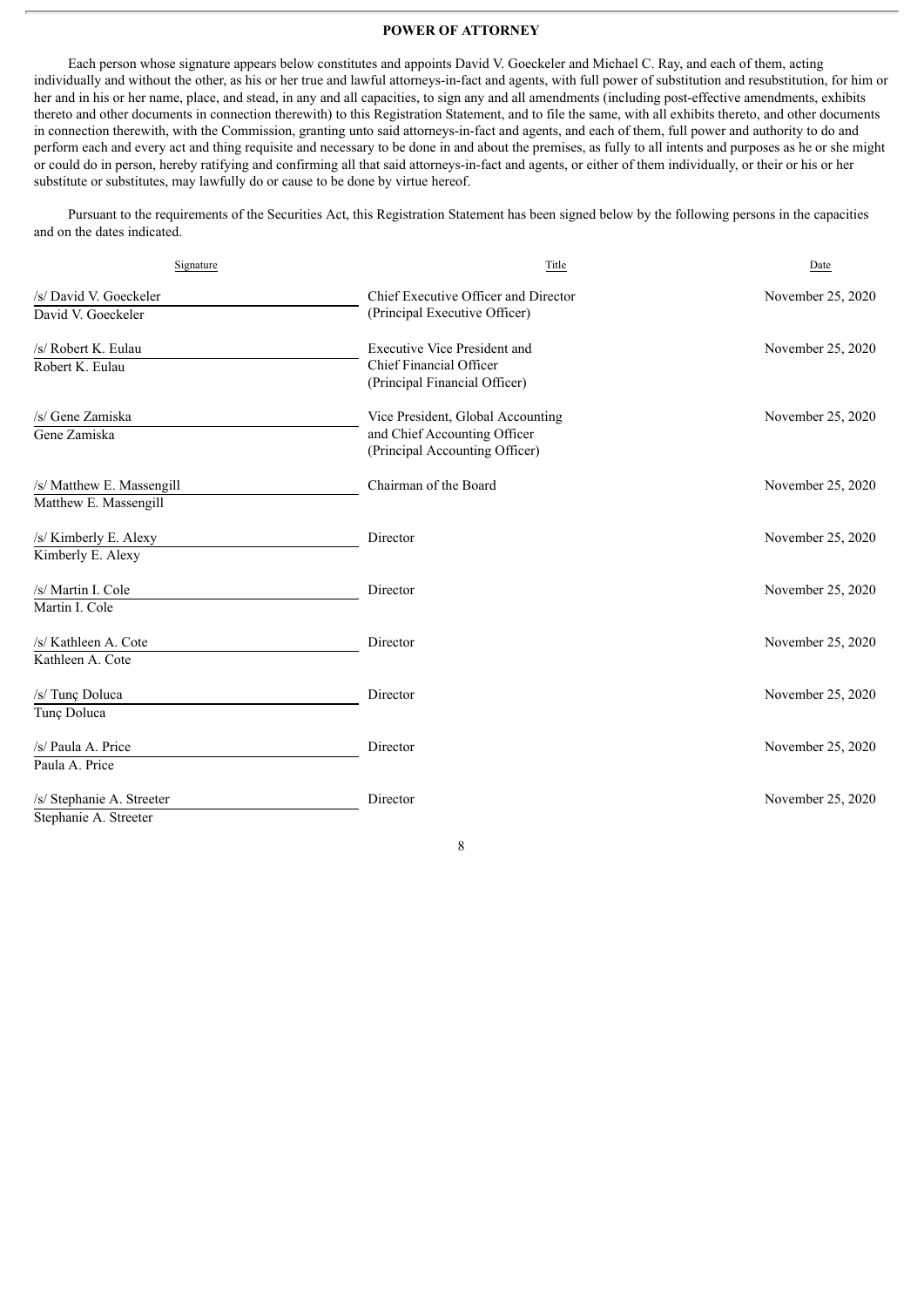<span id="page-8-0"></span>Western Digital Corporation 5601 Great Oaks Parkway San Jose, California 95119

#### Re: *Registration of Securities of Western Digital Corporation*

Ladies and Gentlemen:

In connection with the registration of up to 9,800,000 shares of Common Stock of Western Digital Corporation, a Delaware corporation (the "Company"), par value \$0.01 per share (the "Shares"), under the Securities Act of 1933, as amended, pursuant to a Registration Statement on Form S-8 (the "Registration Statement"), filed with the Securities and Exchange Commission on or about the date hereof, such Shares to be issued or delivered pursuant to the Western Digital Corporation Amended and Restated 2017 Performance Incentive Plan (the "Plan"), you have requested my opinion set forth below.

In my capacity as counsel, I have examined originals or copies of those corporate and other records of the Company I considered appropriate.

On the basis of such examination and my consideration of those questions of law I considered relevant, and subject to the limitations and qualifications in this opinion, I am of the opinion that the Shares have been duly authorized by all necessary corporate action on the part of the Company and, when issued in accordance with such authorization, the provisions of the Plan, and relevant agreements duly authorized by and in accordance with the terms of the Plan, and upon payment for and delivery of the Shares as contemplated in accordance with the Plan, and either (a) the countersigning of the certificate or certificates representing the Shares by a duly authorized signatory of the registrar for the Company's Common Stock, or (b) the bookentry of the Shares by the transfer agent for the Company's Common Stock in the name of The Depository Trust Company or its nominee, the Shares will be validly issued, fully paid and non-assessable.

I consent to your filing this opinion as an exhibit to the Registration Statement.

Respectfully submitted,

/s/ Michael C. Ray

Michael C. Ray Executive Vice President, Chief Legal Officer and Secretary